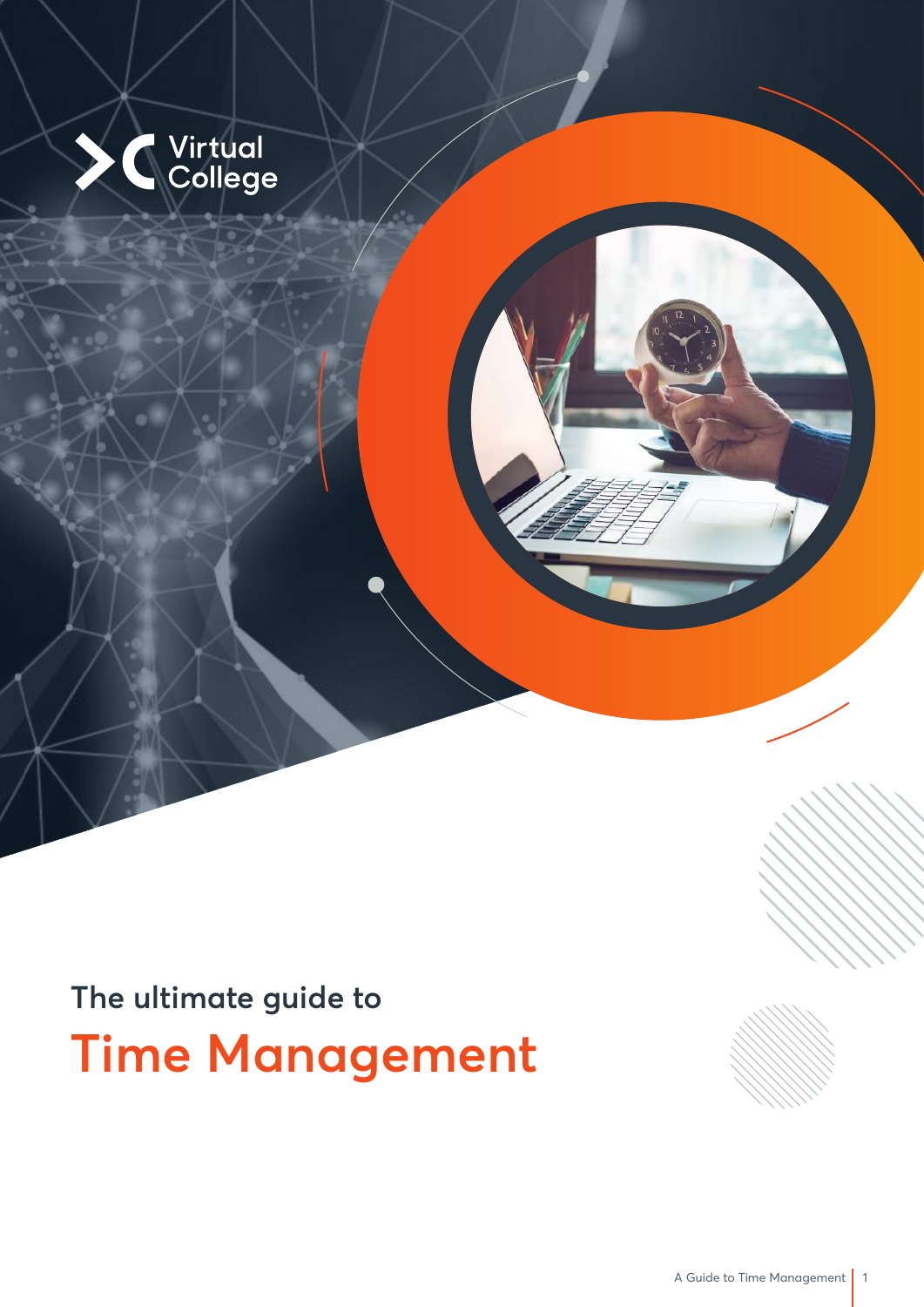Time management. It seems like it should be so simple, yet we're struggling with it across all industries and workplaces. But in this fastpaced world, with the many demands on our time, not to mention all the distractions we have at our fingertips (yes, that's you, social media), is it really no wonder we can't get anything done?

But it's not just that. It's the bad habits we have around time management too, as well as the tools we use (or don't use). It's trying to do too much, rather than looking at ways of simplifying our approach. It's also the new dimensions that remote working has brought – always feeling we have to be available and respond to Slack or Teams messages instantly.

But whatever the reasons, we are well aware of the impact that poor time management can have. It impacts our mental health, by increasing our stress and anxiety levels, as well as affecting our sleep, and all this can lead to burnout. In fact, in 2020/21 the HSE reported that stress, depression or anxiety accounted for 50% of all work-related ill health cases. Now, we're not saying that time management is the sole cause, but it will be a factor.

If any of this sounds familiar, then this guide is for you. We've filled it with constructive advice to help you change your time management habits, allowing you to focus on and complete the jobs you need to get done. You'll also find some advice on increasing your productivity too, as we believe time management and productivity go hand in hand.

All in all, excellent time management can be a game changer. Go on, what are you waiting for?

#### **Contents**

| <b>Time management habits</b>         | 03 |
|---------------------------------------|----|
| Planning your day                     | 05 |
| Time management tools                 | 08 |
| Time management and remote working 12 |    |

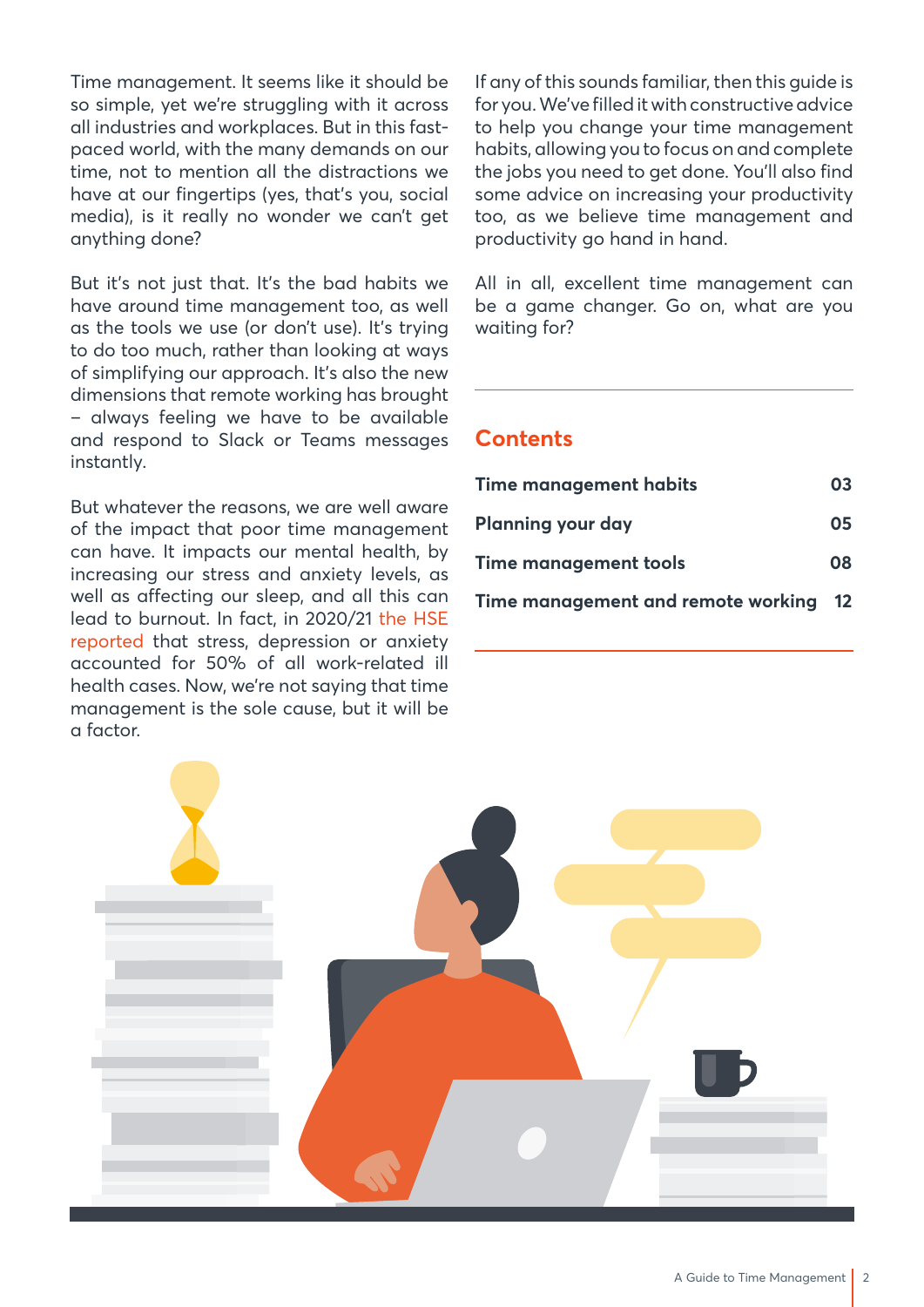# **Time management** *HABITS*

Let's start with habits – the bedrock of good time management. Develop some good habits and you'll be well on your way. Here are some examples that are sure to help you transform your approach.

#### **Set your principles**

A lot of our time can be wasted making decisions about how to spend our time. So, a good place to start is to set some principles that automatically help you structure your time and reduce the decisions you have to make. This may be planning to only have meetings in the afternoon so you can work uninterrupted in the morning, or telling your team that your 'office hours' are between 3-4pm and they can ask you any questions during that time. Or setting yourself admin blocks during the day, so you don't have decide when you're going to get to your emails. They can be anything really, whatever suits your role and tasks.

#### **Get rid of those distractions**

We have numerous distractions - social media, colleagues, text messages, phone calls, the internet – and they are hard to ignore and a huge drain on our time.

A key part of time management is managing these distractions and being able to shut the door to them. Identify what distractions you have and which you spend most time on, and then you can work towards managing them. Focus on a couple to begin with, and once you feel you've mastered those, take on another two and so on until you have them under control.

#### Find out more…

A time audit can help you here. You can find more about this in our Planning Your Day section.



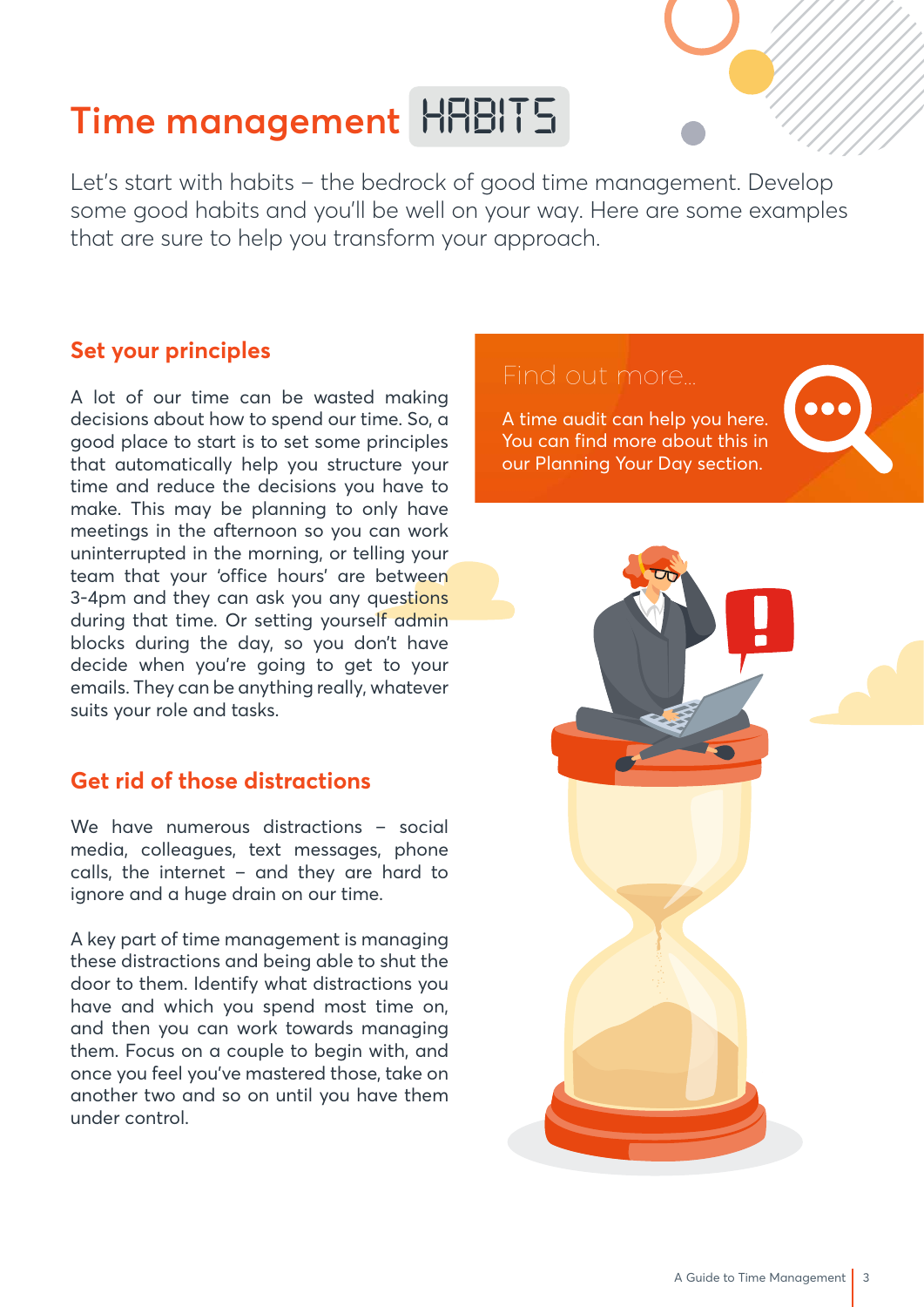#### **Engage in deep work, not half-work**

Some of the distractions above cause us to engage in what James Clear calls 'half-work', which is a fragmented and unfocused way of working. Typical ones are:

- Suddenly looking up that film/video/ football score you were curious about whilst working on a detailed report
- Keeping half an eye on your inbox when you're on a call
- Checking your phone suddenly for no reason when you're in the middle of a task
- Trying to do too many tasks at once

'Half-work' means that we aren't fully engaged in, or focused on, the task at hand and it prevents us from accomplishing what we need, in the time we have, and it affects the quality too. It results in us taking twice as long to do half a job.

What we need to do is engage in deep work instead. This involves making the time to focus on one project completely and eliminating all distractions, whether that means locking your phone away, using headphones to block out noise, asking your colleagues not to disturb you, or using a browser blocker. Not only will this mean your jobs will be completed quicker, the work will be of a better quality too, and overall it makes you more productive.



#### **Set people's expectations**

Don't be afraid to set people's expectations and fight for your time. Whenever you are asked to do something, take the time to openly discuss what your availability is and by when you can realistically achieve the task. This is way you'll minimise the risk of disappointing them, as you'll be more likely to meet the deadline, and you'll also reduce your stress too, as you'll know you'll have the time required to do the job properly.

#### **Learn to say no**

Our stress levels rise when we take too much on, and it's a common feeling to wish we had said no to helping someone out. Therefore, learn to say no. But that's easier said than done, right? It's sometimes hard to realise when we have too much on our plate. But worry not, our next section is all about planning our day effectively, and a big part of that is understanding how long tasks take. Understanding this will help you say no with conviction, an invaluable skill.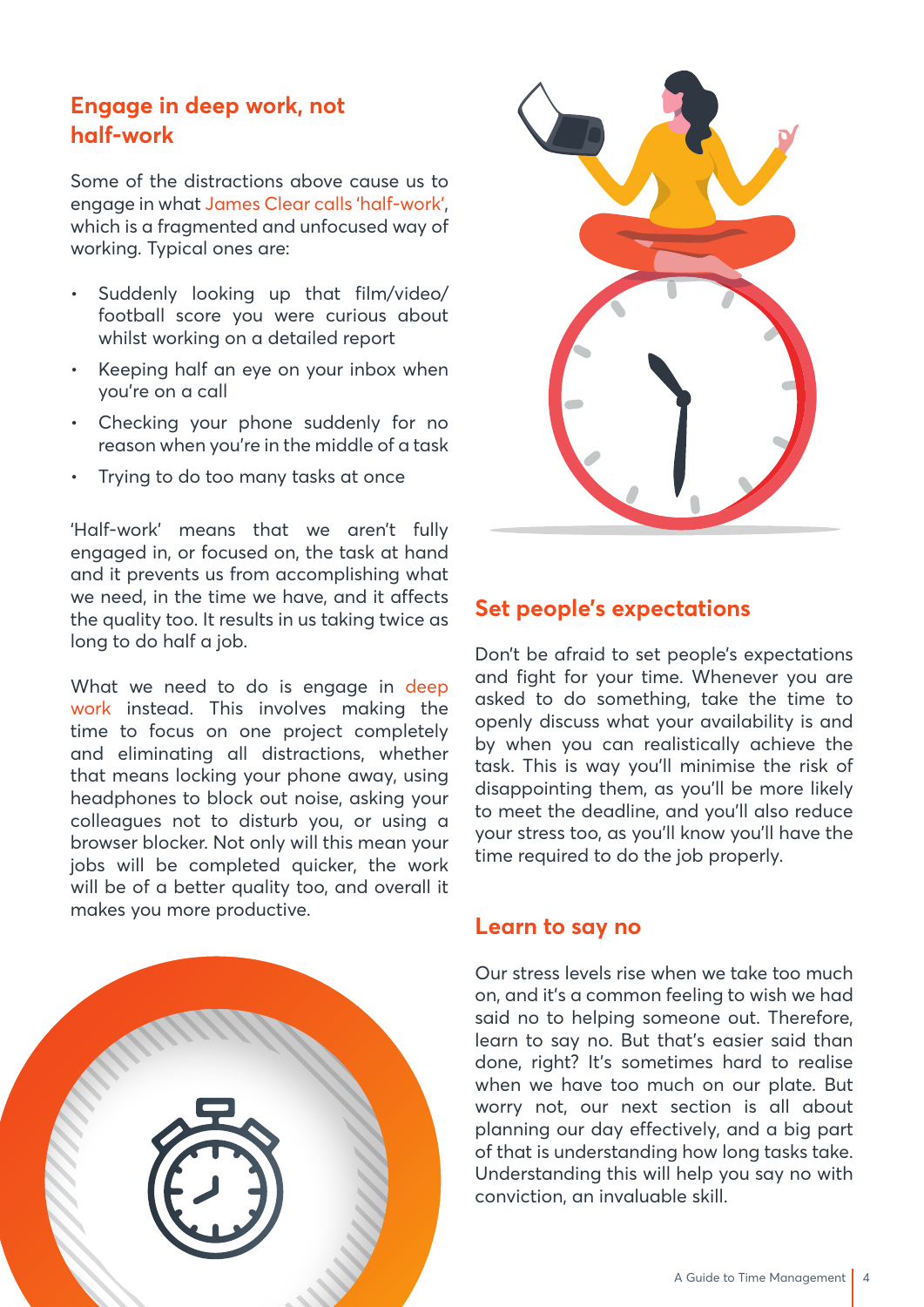## *PLANNING* **your day**

Planning your day effectively is the most important habit you can develop when it comes to time management. We often think that's just 'making a to-do list', but it's so much more than that. Here are some tips to make sure you get the most out of your day and time.

#### **Carry out a time audit**

Before you can truly manage your time, you need to figure out how you're spending it. Yes, this may sound off-putting and a lot of work to do, but, trust us, it will be well worth the effort (and don't worry – it isn't something you have to do daily!)

Essentially, a time audit involves monitoring what tasks you are doing and how much time you are spending on them, how many meetings and how long they take, and even how much time you are chatting to colleagues, or browsing the internet – basically, monitoring everything you do. This level of detail is required in order to get an effective picture. There are apps you can use to help, such as RescueTime, or you can monitor your work yourself.

Overall, it will help determine how much you can accomplish in a day, when you are your most productive, and identify those unproductive tasks that drain your time. It will also handily feed into other steps in this list. You'll find it eye opening, believe us!

#### **Take up time blocking**

Time-blocking is when you essentially break your working day down into 30 minute chunks and allocate a task to every minute. It brings with it so many benefits. It helps you structure your day; it helps prevent you from overstretching yourself, which reduces stress, and it also helps reduce distraction and procrastination – no bad thing!

But, most importantly, it helps you stay focused and allows you to work with intention. It isn't about sticking to the structure, but about making the time to work on what needs to be done. So, it's fine if it becomes clear that your day isn't going according to your plan, you just rejig it, and decide what needs to be prioritised in your remaining time.

As you can imagine, it works hand in hand with the time audit. You can use your audit to gauge how long tasks take, and then go about assigning the time you need.



There are specific tools you can use to help you time block. Check out our Tools section to discover more!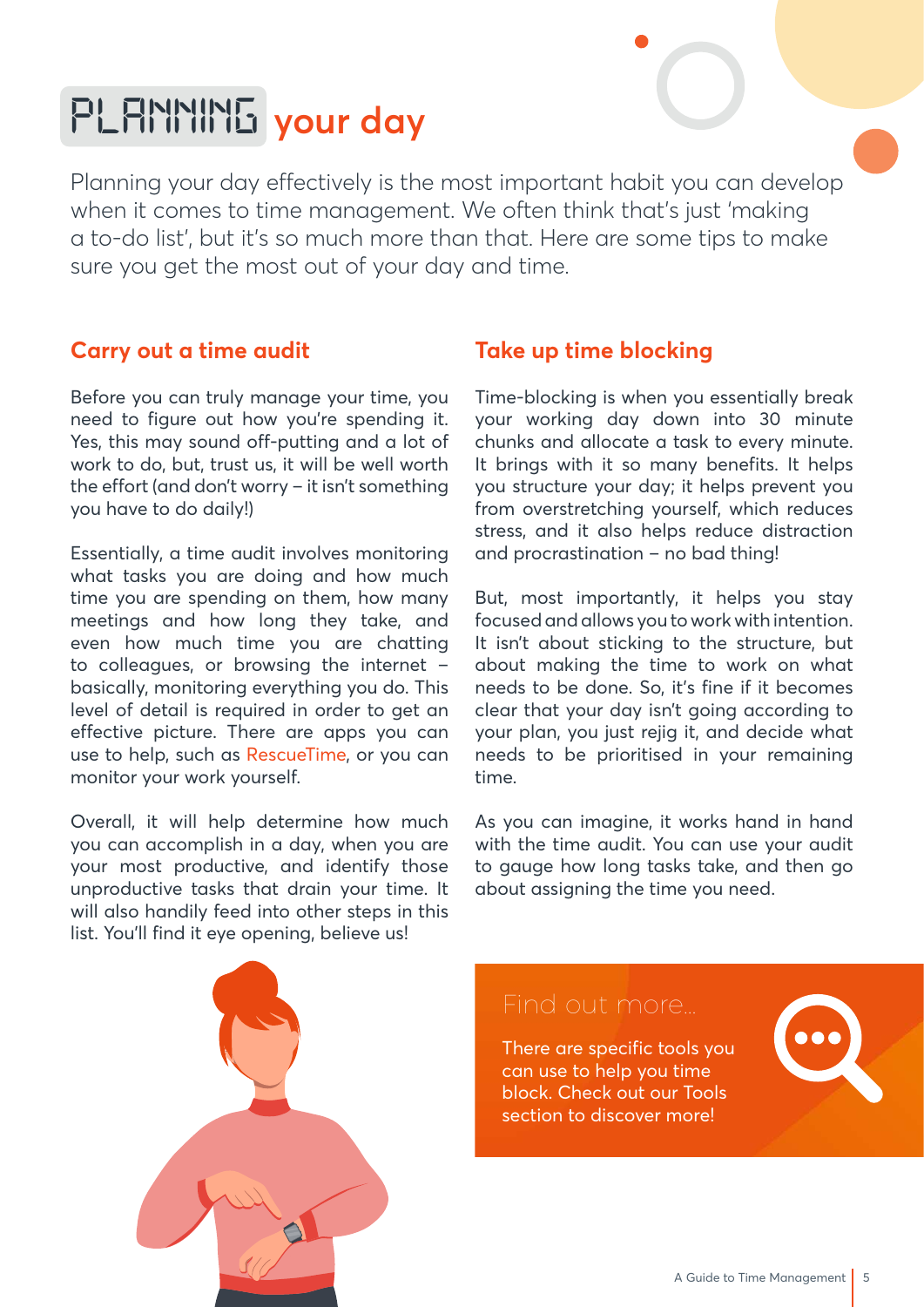

#### **Build in time for interruptions**

As much as we try and plan how much time things will take, life happens and there are likely to be interruptions. Whether it is an email that just cannot be ignored, or a colleague who has to talk to you – these things take time and that time adds up. Try and take these into account when you are planning your day.

#### **Plan for breaks**

No one can work effectively without a break. Successful time management will always factor breaks in, and they don't have to be long. Breaks are important as they allow you to recharge, refresh and give your brain a chance to have a rest, meaning you will be raring to go when it comes to the next task.



#### **Allow for time after meetings**

Plan in time after meetings where you can spend 10 to 15 minutes digesting the meeting's actions and outcomes. This will allow your mind to catch up and process what was covered. which is vital if you want to achieve those new actions effectively.

#### **Protect your deep work time**

To protect the time you need for deep work (or any task you need to focus on), don't be afraid to let your colleagues know you don't want to be disturbed. This can now easily be done through tools such as Teams, or you can put a 'Do Not Disturb' sign up on your desk. Either that or hide away in a meeting room. Any way to ensure uninterrupted time.

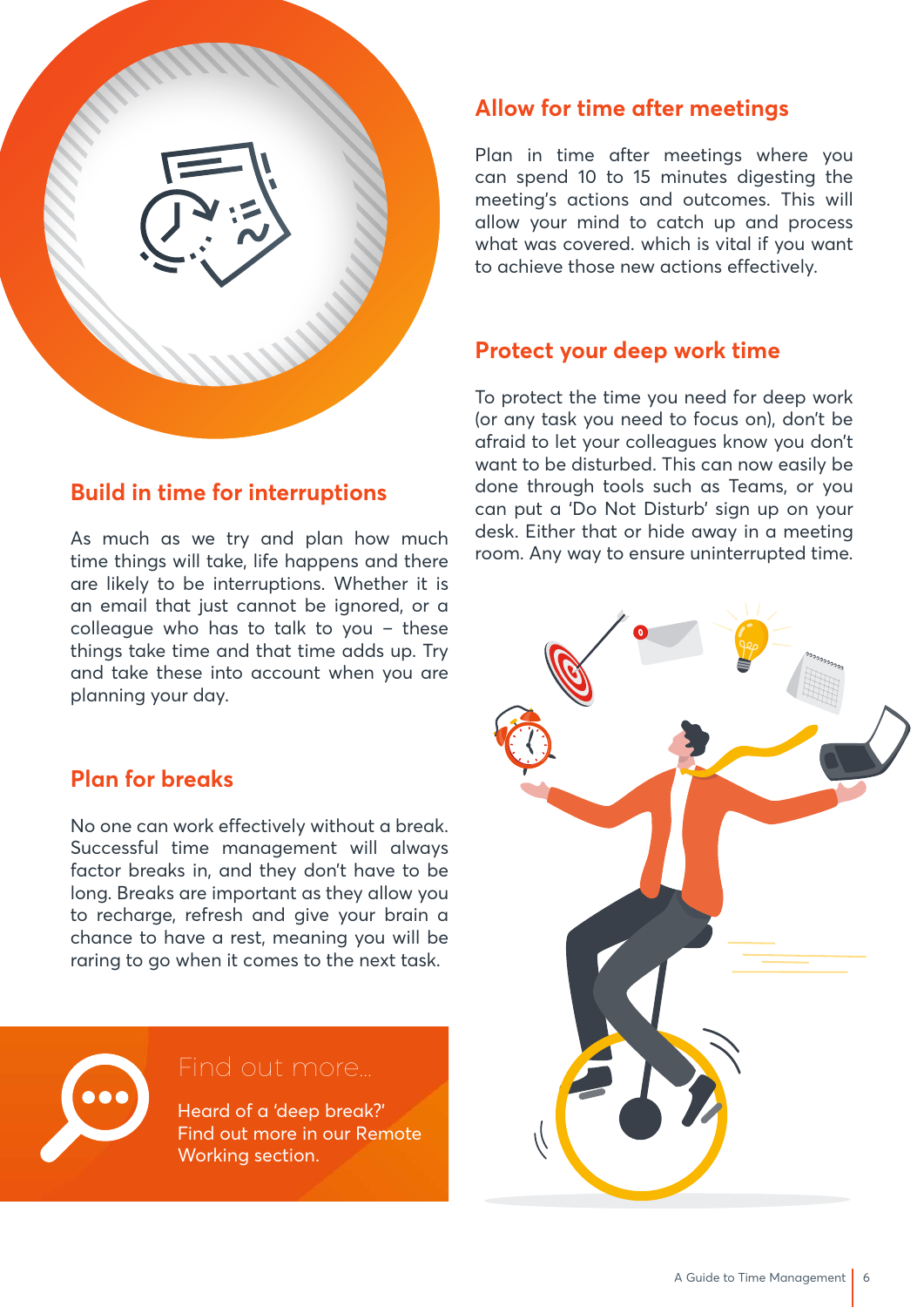### **Get the worst out of the way first**

Often referred to as 'eat the frog', a classic time management tip is to get the worst task out of the way in the morning before you do anything else. Not only do you tend to have the most energy in the morning, but it also sets you up for the day – it will free up headspace to concentrate fully on other things, and you will have a huge sense of achievement, which will help carry you through the rest of the day.

#### **Group similar tasks together**

Tasks such as responding to emails or making phone calls can easily be grouped together. Carrying them out in an adhoc style is interruptive and can slow things down. But if you set aside part of your day to respond to them, it will be a much more effective use of your time. And knowing that you have allocated time to deal with them properly will reduce stress, as you won't spend a lot of the day worrying about when you'll be able to get to them.

#### **Be aware of how you're feeling**

Some days you may not feel like you can carry out an intense day filled with deep work, yet you know you've got to get some done. This naturally causes stress which gets in the way of your ability to concentrate, which naturally results in low-quality, scrappy work.

So, what can you do? Be kind to yourself. Don't ask yourself to concentrate for an hour at a time – as you won't. You'll spend most of that time stressing and worrying. Instead, set a time for a smaller chunk – half hour, maybe even 20 or 15 minutes – do your work, and then give yourself a short break. Knowing you only have to work for a shorter amount of time will allow you to focus better, which will result in better work.

And, importantly, know that this is ok. We have our good days and bad days – maybe we had an awful night, or maybe we're coming down with something – we're only human after all.

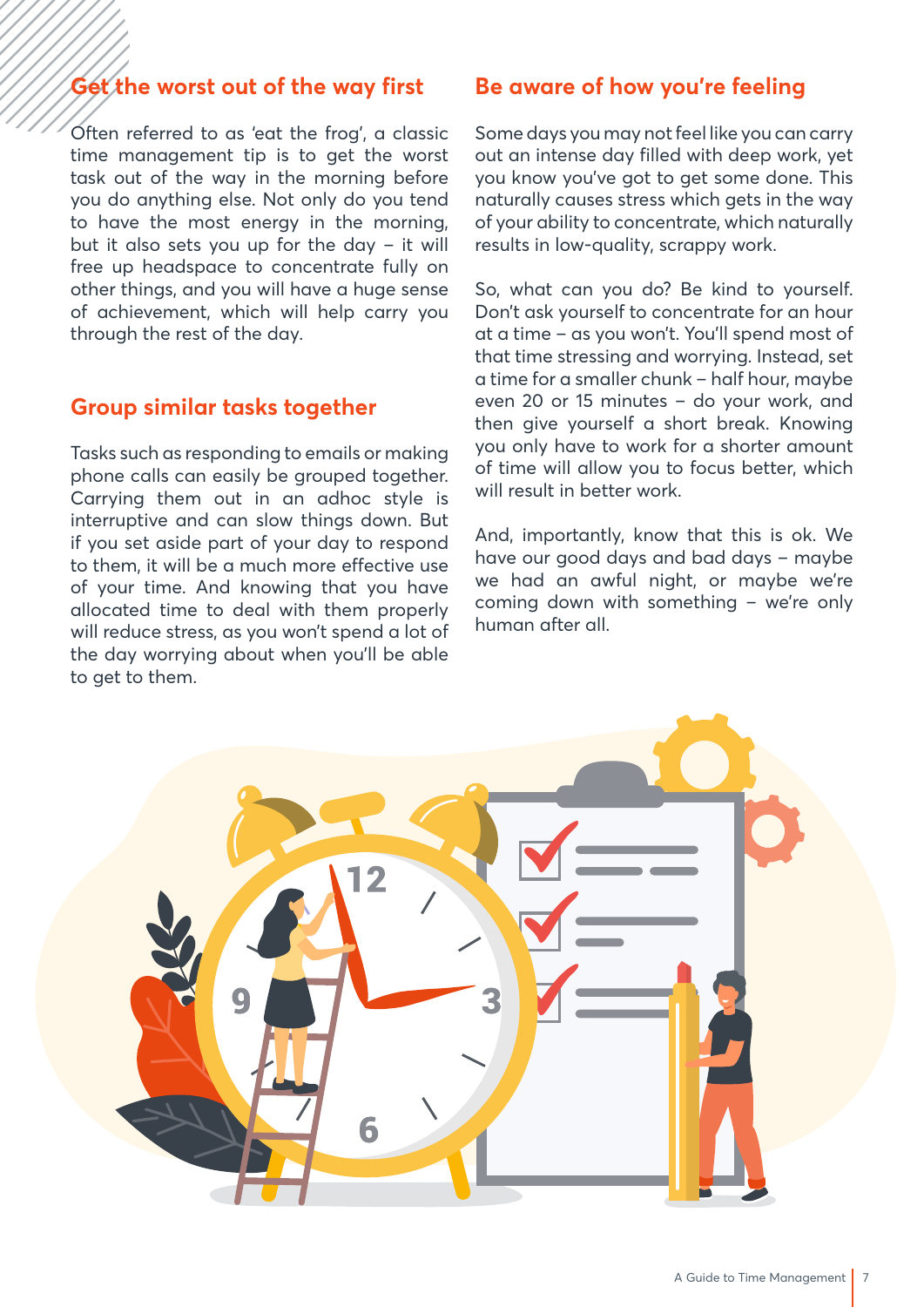TO DO LTST

### **Time management** *TOOLS*

Once you've got your habits sorted out, what can you do to help your time management even further? Find the tools that work for you. These will vary from person to person, and to help, we've turned to some time management gurus at Virtual College to share what tools they used. Believe us, they are all excellent tools to help you plan your day. You may end up using all of them!

#### **Rachel's choice: To-do lists**

I love a good list, where I can see everything that I need to do, in detail, and most importantly all in one place.

People use various methods for writing their to-do lists, some structure by priority, others by length of time an activity takes, but I find what works for me is to use project headings and then list all associated tasks with that project and in the order that they need to be completed. This appeals to me as it feels methodical and helps me visualise finishing the tasks by their deadline. However, it's important that you find the way that works for you.

I am also a fan of writing a new list every morning. I feel like it helps me start a fresh that day, even if it doesn't look much different from the day before, but it enables me to see where I need to focus my time. Again, everyone is different. You might find it helpful to keep going with the same to-do list until everything has been completed, or like me, you might need to keep adding when new tasks arise, so if it starts look a little busy, you may find it helps to just write a new one again.

I find huge satisfaction in marking tasks as done when they are complete, and it also allows me to finish the working day knowing where I am and what I need to get on with the next day. I also find that writing things down means I don't 'take work home with me' or worry about outstanding jobs, as I know I can pick them up the next day.

But, overall, the main reason I write lists… well, I have a memory like a sieve so if a task doesn't make it on my list, it's likely that it won't get completed either!

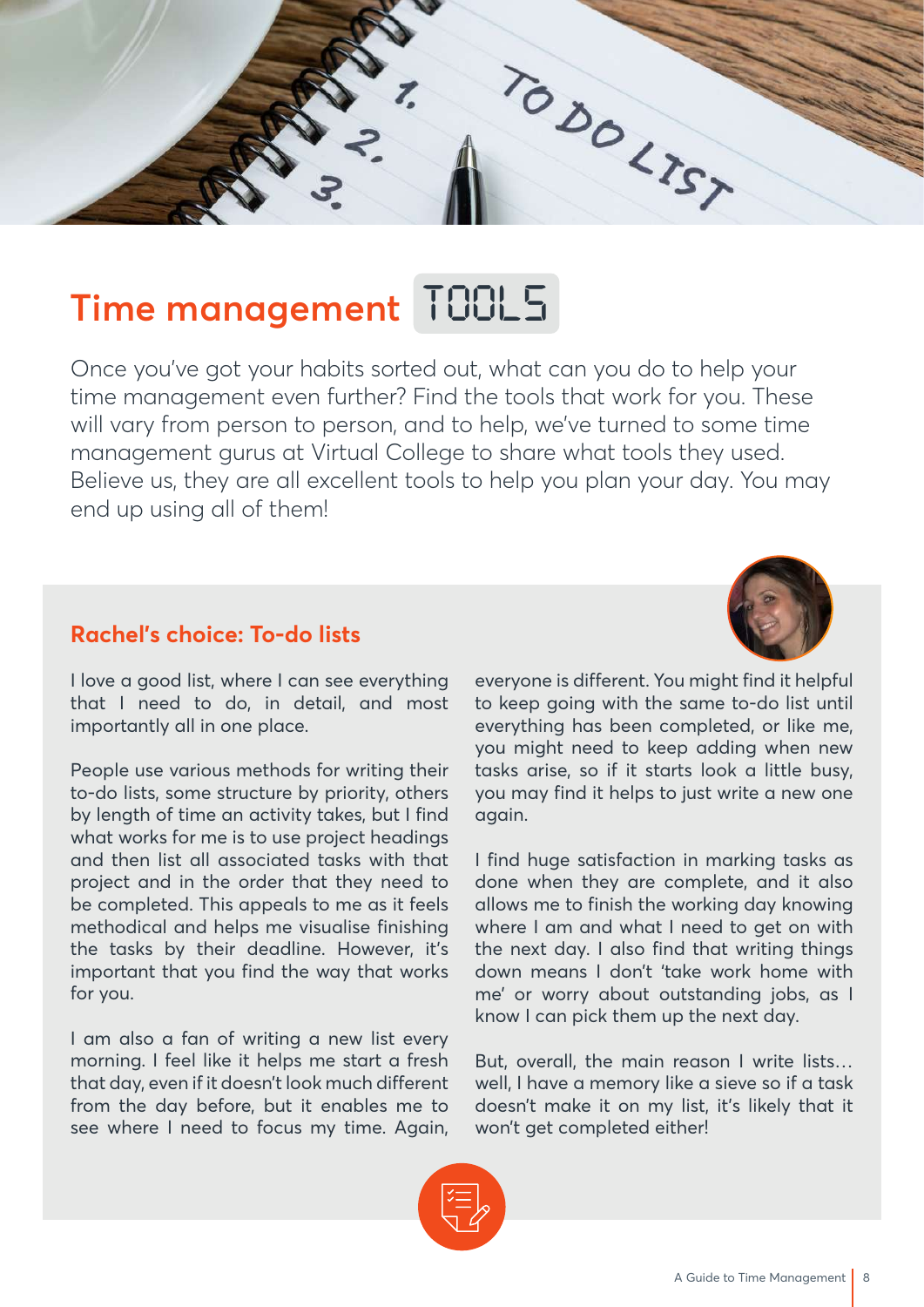#### **Carol's choice: Trello Boards**



I am always juggling lots of different tasks, so I need something which allows me to have an overview of the tasks that I need to do, as well as help me prioritise my tasks. For me, a Trello Board was the answer.

It's very simple in that it uses columns and cards to help you track your tasks, and its flexible design means that you can set it up in the way that works for you. For me, my main columns are: tasks to complete that day, tasks to complete that week and completed tasks. I then have columns for each quarter of the year, so I can see what tasks I have coming up. Once I'm given a job, I then

create a 'card', and add it to the relevant column. I then add deadlines, a checklist of the individual tasks that need to be carried out to complete the job, as well as any extra notes or details that I may want to include. It means all the details about a job are in one place, which is so helpful!

It's incredibly easy to use and you can easily move cards between columns, as and when you need to. Overall, I found its visual style really ramped up my time management and productivity as it helped me fully track (and remember!) what I needed to get done.



#### **Carol's choice: Time-block planners**

I'm also a huge fan of time-block planning. I use an actual Time-Block Planner (hats off to Cal Newport), but if you want to test the waters first, you can easily set one up in a notebook or an Excel spreadsheet, or even your work calendar.

It's simple to do: write the hours the day down one side, broken down into 30-minute chunks, and then go through and assign your jobs to a time. It's best to start with your meetings, a lunch break, so you know how much time you have left to work with in the day and then build up from there.

How does it help? In so many ways! It helps me plan my day so I know exactly what I'm doing from the get-go, reducing the stress of trying to figure out what to do as I go along.



It works in perfect harmony with the Trello Board, as I can use that to see what my priorities are. It also helps me asses exactly how much time I have to work in each day – or how little, if my day is overrun with meetings! And it's not time-consuming at all. I just spend about 15 minutes at the end of each day planning for the next day, so I can finish work knowing that everything is set up the next day.

All in all, it's been absolute game-changer for the way I do my work. I'm more productive, focused, less stressed and so much better at meeting those deadlines.

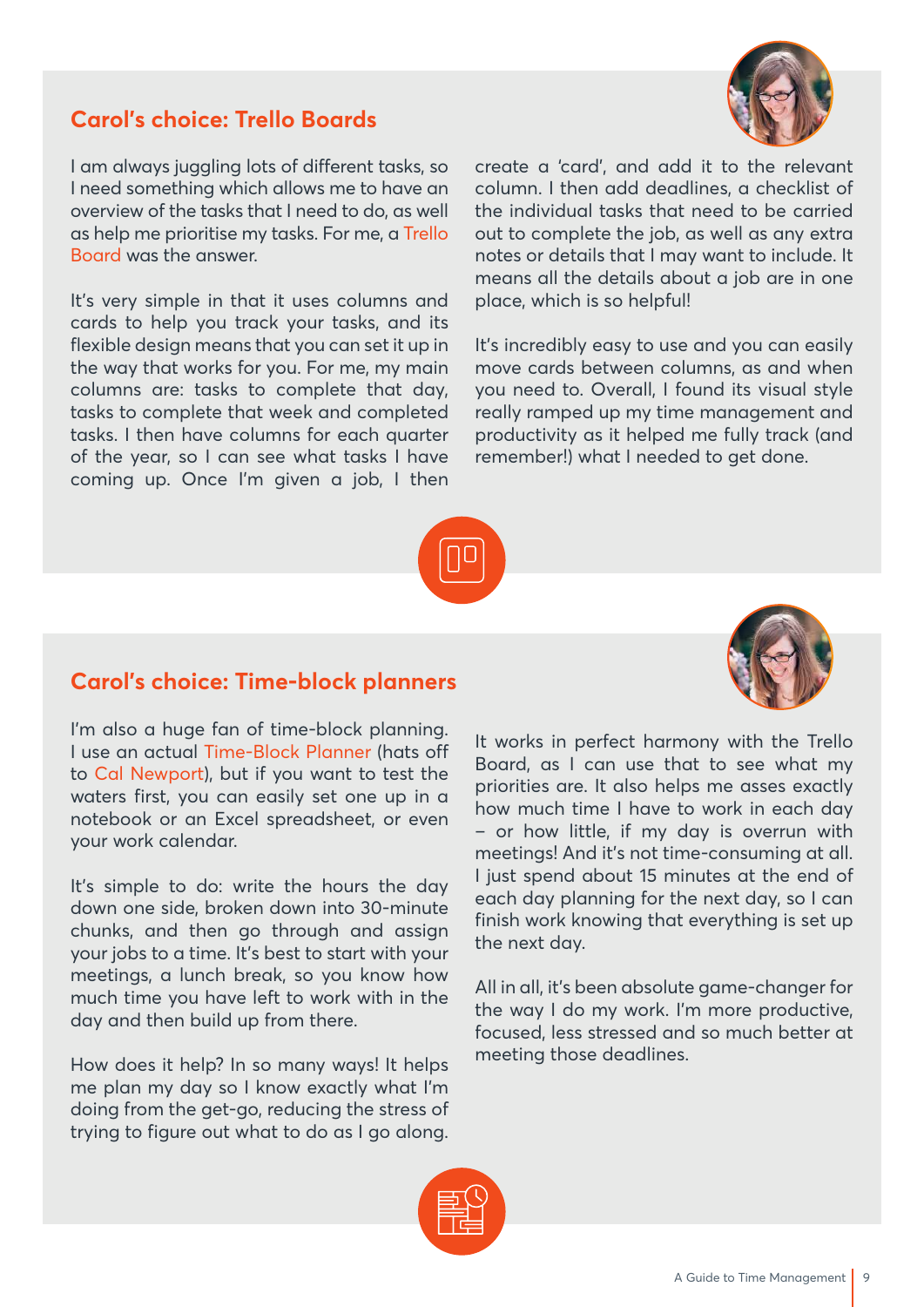#### **Sav's choice: Microsoft Planner**

I've used Microsoft Planner for some time now. I find it really simple and easy to use. I am a big fan of actual paper to-do lists but when I started using Microsoft Planner, it became my digital notebook!

I have separate "buckets" where I can add tasks into and drag and drop if something changes during a project (we all know this happens a lot). My buckets usually look like this:

- 1. Weekly Tasks
- 2. Daily Tasks (named Mon, Tues, Wed, Thurs or Fri)
- 3. Waiting on (things I am waiting on other people for)

I can add as many notes onto my tasks as I want and set deadlines which turn red when they're overdue (I usually set a deadline a few days before the task is due so I'm not behind).

The feature I particularly like about planner is that you can tick off a task when you've completed it (which is why I loved an oldfashioned notebook). I like to see the list of everything I have achieved at the end of each day and anything that isn't completed I can drag and drop into the following day's bucket.

Microsoft Planner is a great tool to organise your daily and weekly tasks. I'd recommend giving it a go!

4. Completed

 $\overline{\phantom{a}}$ 

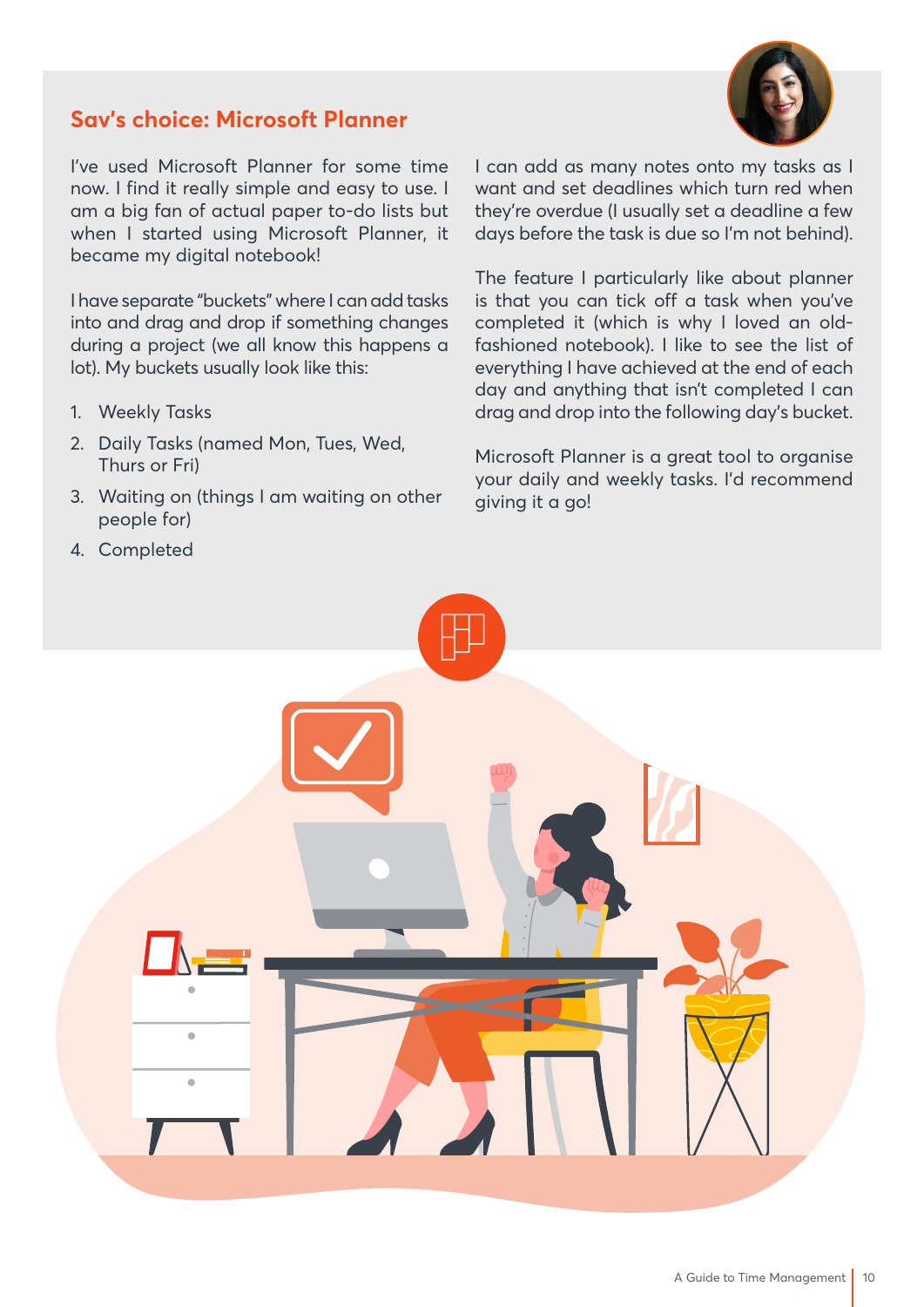



#### **Hayley's choice: Excel**

Having only recently started my first "proper" job out of university, managing my time and workload was a bit of a challenge at first and something I'd not really had to do before. I tried a few options but struggled to commit to them fully, meaning my plans were often unfinished, lacked detail and, in some cases, left untouched for weeks. After a few months of trying to organise my time effectively, I realised I hadn't tried using a software that I was familiar with and that I also used in my personal life… Excel!

It may seem a bit mundane or old school but I just love an Excel sheet, and in my working life, every new project has one. My project plans are full of every detail you could wish to know, which helps me keep on top of my progress on a weekly/monthly or even yearly basis (depending on the project!).

When making a new project ask yourself:

- What are the stages of this project? (Do I need to do research, create something, speak to someone? I write all of this down)
- What order do these stages sit? Do some need to be completed before I can continue to the next stage?
- When do these stages need to be completed by? Do I have a deadline for any individual stages?
- And how long will these stages take?

Once you have all this information create a timeline-like chart with tasks down the sides and dates on the top. As I work through the project I like to colour code them (Red: I'm held up, Orange: I'm 'on with it', and Green: Completed) which makes the plan a bit more visually appealing.

### Top tip

**When creating your tasks keep them short and to the point. If you need to add more detail create a new tab; the main project plan should be to the point and straight forward to read!**

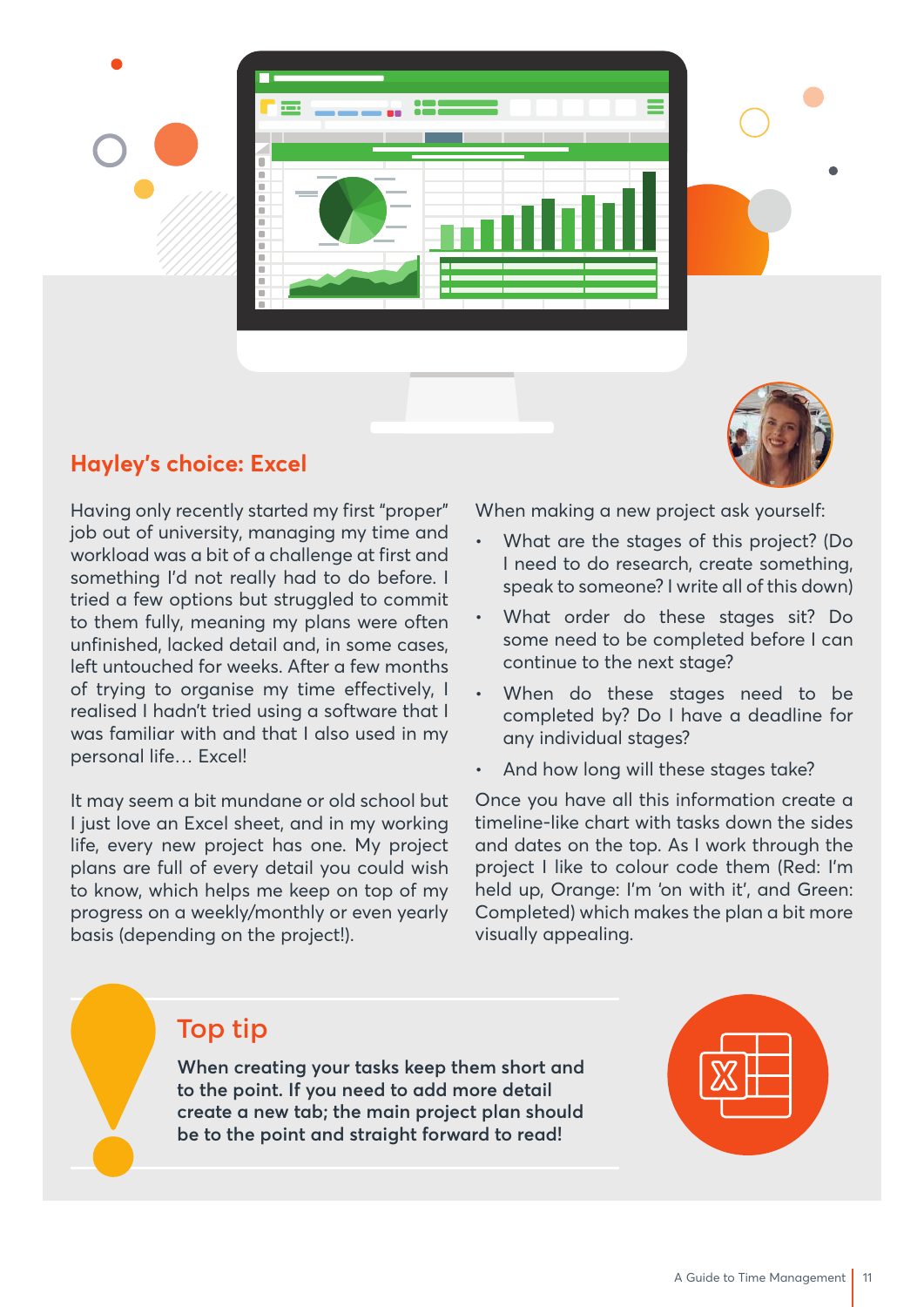### **Time management and** *REMOTE WORKING*

It can't be denied that time management is a slightly different kettle of fish when we're remote working, so here are some specific tips to help you manage your time effectively if you're a remote worker.



#### **Set a start and finish time**

With different distractions than in the office. procrastination can be even more of a temptation when working remotely. One way to help fight this is to create a structure to your day, including setting a start and finish times, and stick to it.

Knowing what your hours are will help you work with more intention and focus. It'll also help you switch off at the end of the day, as you'll know exactly when your work day ends and your personal life begins.

#### **What tasks work best where?**

Some locations are better for working than others – though this will vary from person to person and task to task. So why not consider what tasks work best where and set your location accordingly to optimise your productivity? You may keep your bigger tasks for the peace and quiet of home, but go into the office for more collaborative sessions or work that benefits from spontaneity and face-to-face interaction.

#### **Take your breaks**

We've talked about planning breaks, but when we're working remotely this is even more important, especially as we often want to go above and beyond to prove that we're really doing the work. But missing these breaks can be detrimental to our productivity.

This is where microbreaks, or 'deep' breaks, come in useful. These are just small breaks (preferably no longer than 15 minutes) in which we completely disengage from our work, allowing ourselves to take a breather before diving back in. It may sound like it should be a disruption, but a short break can actually give us the re-charge we need.

But this isn't an excuse to quickly fire off a frantic response to an email, or get lost in a rabbit hole on social media. It needs to be stress-free, unrelated to work, and short. It can be taking a stroll around your home, reading a chapter of a book, doing some simple chores, making a cup of tea, going for a walk or even doing a quick meditation. Anything that gives your brain the break it deserves.

And talking of breaks, always plan for a lunch break. A perfect time to wind down, recharge and refuel, and is very much underrated in the working world!